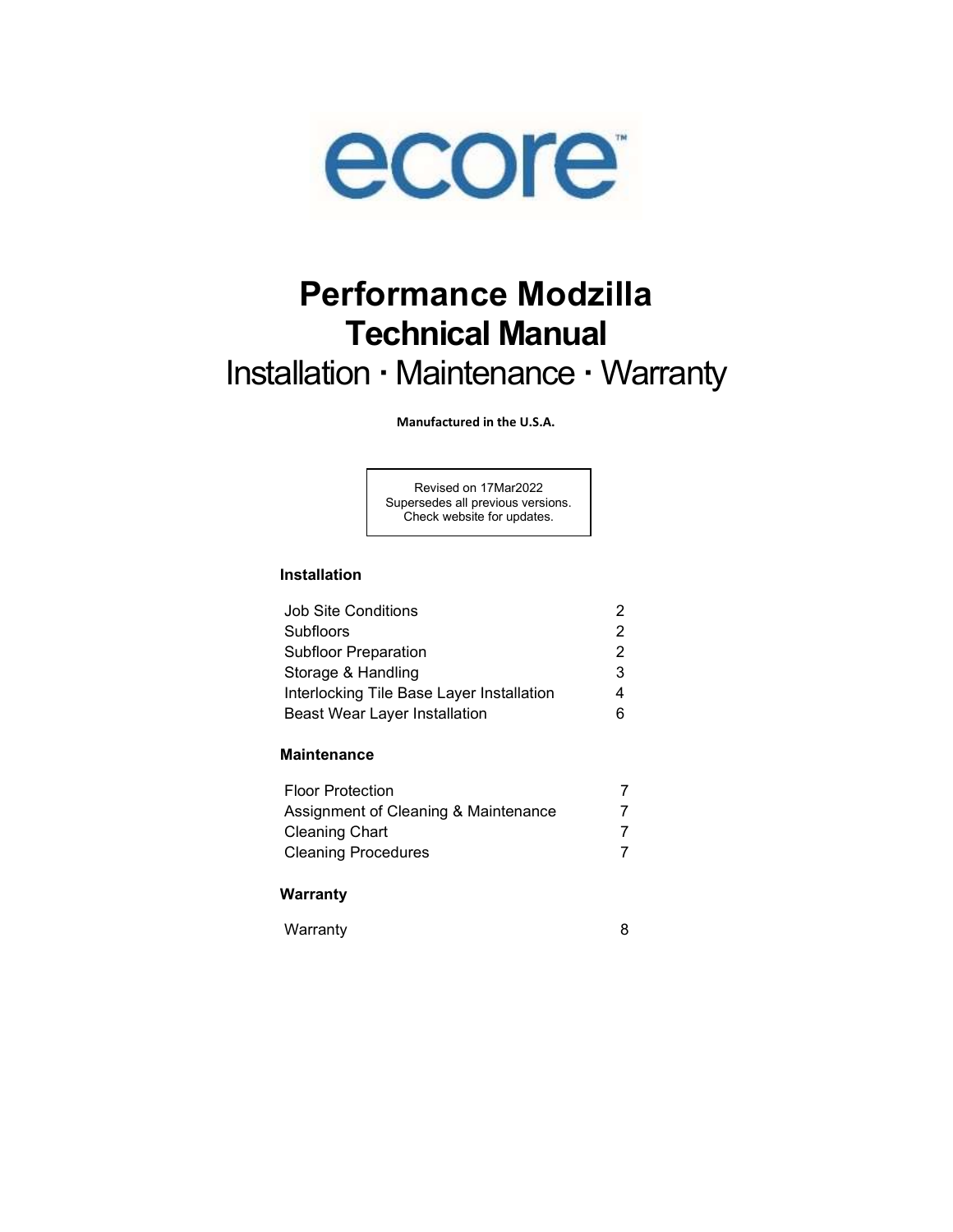

# Installation

## I. JOB SITE CONDITIONS

- 1. Installation should not begin until after all other trades are finished in the area. If the job requires other trades to work in the area after the installation of the floor, the floor should be protected with an appropriate cover.
- 2. Areas to receive flooring (including substrate) should be weather tight and maintained at a minimum uniform temperature of 65°F (18°C) for 48 hours before, during, and after the installation.

NOTE This product is intended for indoor, HVAC-controlled spaces only.

#### NOTE: This product is not suitable for installation over in-floor radiant heat.

#### II. SUBFLOORS

1. Approved substrates are concrete, Portland-based patching and leveling compounds, and wood.

#### NOTE: Gypsum-based patching and leveling compounds are not acceptable.

2. Wood substrates – double construct with a minimum thickness of one inch; must be rigid and free from movement with a minimum of 18" of well-ventilated air space below.

3. Underlayments – Preferred is American Plywood Association (APA) underlayment grade plywood, A, B or C grade, exposure 1, with a sanded face.

## NOTE: Particleboard, chipboard, Masonite and lauan are not considered to be suitable underlayments.

4. Concrete substrate must have a minimum compressive strength of 3000 psi. cured a minimum of 28 days, fully cured and permanently dried and meet the relative humidity requirements per ASTM F2170.

#### III. SUBFLOOR REQUIREMENTS AND PREPARATION

- 1. Substrates shall be dry, clean, smooth, level, and structurally sound. They should be free of dust, solvent, paint, wax, oil, grease, asphalt, sealers, curing and hardening compounds, alkaline salts, old adhesive residue, and other extraneous materials, according to ASTM F710.
- 2. Subfloors should be smooth to prevent irregularities, roughness, or other defects from telegraphing through the new flooring. The surface should be flat to 3/16" (4.8 mm) in 10' (3.0 m).
- 3. Mechanically remove all traces of old adhesives, paint, or other debris by scraping, sanding, or scarifying the substrate. Do not use solvents. All high spots shall be ground level and low spots filled with an approved Portland-based patching compound.
- 4. All saw cuts (control joints), cracks, indentations, and other non-moving joints in the concrete must be filled with an approved Portland-based patching compound.
- 5. Concrete expansion joints allow for expansion and contraction; do not install flooring over expansion joints. Use expansion joint covers designed for resilient flooring.
- 6. Patching materials must thoroughly dry; install per manufacturer's instructions.
- 7. Moisture must be measured using the RH Relative Humidity test method per the ASTM F2170 test standard. Moisture content should not exceed the allowable limit of the selected Ecore adhesive.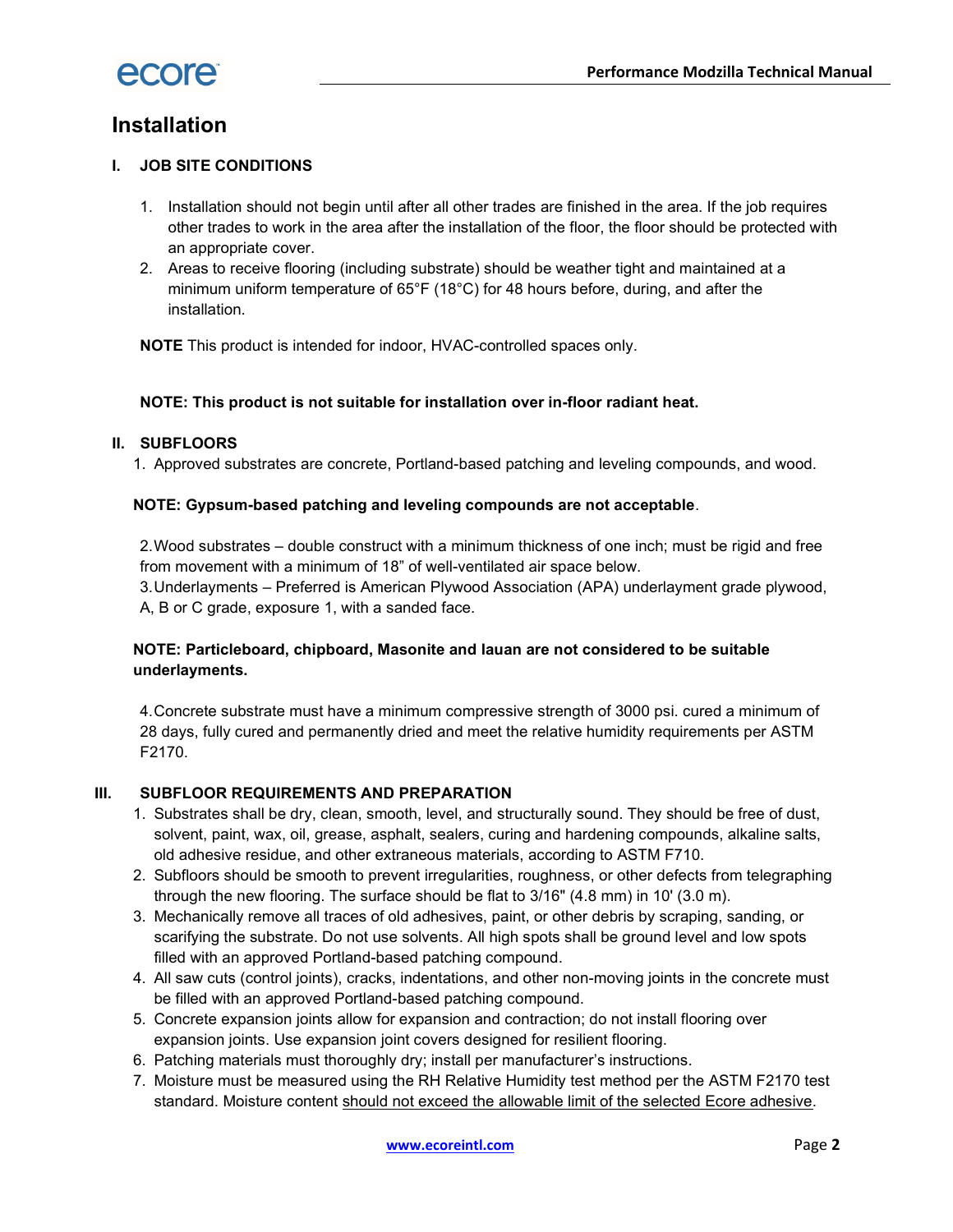

- a. E-Grip III RH limit of 85% normally selected
- b. E-Grip 95 RH limit of 95% higher RH applications
- c. E-Grip 99 RH limit of 99% highest RH applications

If RH levels exceed the selected Ecore adhesive's RH limit, stop and correct situation.

- 8. If a moisture mitigation system is required, it must conform to ASTM F3010 Standard Practice for Two-Component Resin Based Membrane Forming Moisture Mitigation Systems for use Under Resilient Floor Coverings.
- 9. Perform pH tests on all concrete floors. If pH is greater than the allowable limits of the selected Ecore adhesive, it must be neutralized prior to installation.

#### HAZARDS:

SILICA WARNING – Concrete, floor patching compounds, toppings, and leveling compounds can contain free crystalline silica. Cutting, sawing, grinding, or drilling can produce respirable crystalline silica (particles 1-10 micrometers). Classified by OSHA as an IA carcinogen, respirable silica is known to cause silicosis and other respiratory diseases. Avoid actions that may cause dust to become airborne. Use local or general ventilation or provide protective equipment to reduce exposure to below the applicable exposure limits.

ASBESTOS WARNING – Resilient flooring, backing, lining felt, paint, or asphaltic "cutback" adhesives can contain asbestos fibers. Avoid actions that cause dust to become airborne. Do not sand, dry sweep, dry scrape, drill, saw, beadblast, or mechanically chip or pulverize. Regulations may require that the material be tested to determine the asbestos content. Consult the document "Recommended Work Practices for Removal of Existing Resilient Floor Coverings" available from the Resilient Floor Covering Institute.

LEAD WARNING – Certain paints can contain lead. Exposure to excessive amounts of lead dust presents a health hazard. Refer to applicable federal, state, and local laws and the publication "Lead Based Paint: Guidelines for Hazard Identification and Abatement in Public and Indian Housing" available from the United States Department of Housing and Urban Development.

#### IV. MATERIAL STORAGE AND HANDLING

- 1. Material should be delivered to the job site in its original, unopened packaging with all labels intact.
- 2. NOTE: Shipping pallets, cradles, banding, etc. are not intended for storage. After 7 days, remove material from shipping pallets, cradles, etc. Rubber roll material should always be stored laying down; Storing rubber rolls on end will curl the edges resulting in permanent memory of the material. All edges with memory curl must be straight edge cut before installation.
- 3. Material should only be stored on a clean, dry, smooth surface. Rolls should be stored with the end of the roll on top, facing up. The end of the roll should not be positioned against an adjacent roll or surface, or welts may be created on that roll and the roll below.
- 4. Roll material is stretched slightly during the manufacturing process. At the job site, the installer should unroll all rolls and allow to relax overnight. A bare minimum of two hours is required. Shaking the material once it is unrolled can help it to relax.
- 5. Inspect all materials for visual defects before beginning the installation. It is the installer's responsibility to inspect all products to insure the correct style, thickness, and color. Any moderate to severe discrepancies should be reported immediately before beginning the installation. No labor claim will be honored on material installed with visual defects.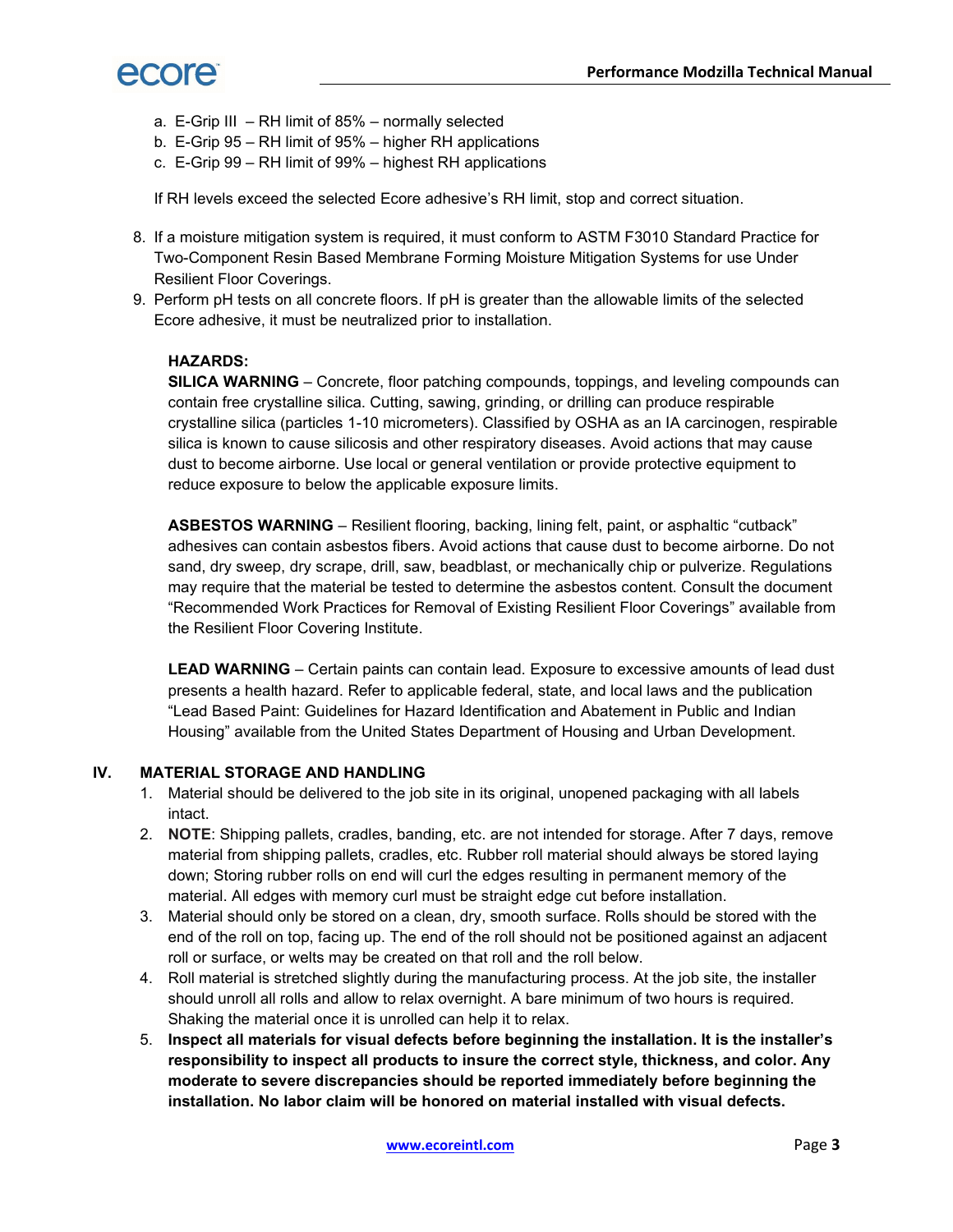

NOTE: Ecore Performance Modzilla is manufactured from recycled materials and slight variance in shade and color chip dispersion is normal.

NOTE: Ecore cannot be responsible for any resulting shading issues in color series 504 through 511.

- 6. The tiles, rolls and adhesive must be acclimated at room temperature for a minimum of 48 hours before starting installation.
- 7. All Performance Modzilla rolls must be unrolled and installed in the same direction. See diagram. Laying rolls in the opposite direction will cause color variations between the rolls.



- 8. Custom roll lengths eliminate the possibility of the rolls being manufactured and numbered in the customer's desired installation sequence, and Ecore cannot be responsible for any resulting shading issue.
- 9. Rolls are labeled with batch numbers and roll numbers. Do not mix batch numbers together and install all rolls in consecutive order.

## V. FIRST – INSTALL THE INTERLOCKING TILE UNDERLAYMENT (Do not glue to subfloor)

- 1. Tile installation generally starts in the middle of the room, so measure the width and length of the space, divide the room into 4 equal quadrants and snap chalk lines.
- 2. Start the installation where the two lines meet. Hint: Adjust the starting point to have a balanced installation and not end up with small cuts of tile at the walls.
- 3. It is recommended to install the tiles in a half-tile "offset" in the 48" (long) direction (as shown below) rather than in a corner-to-corner configuration.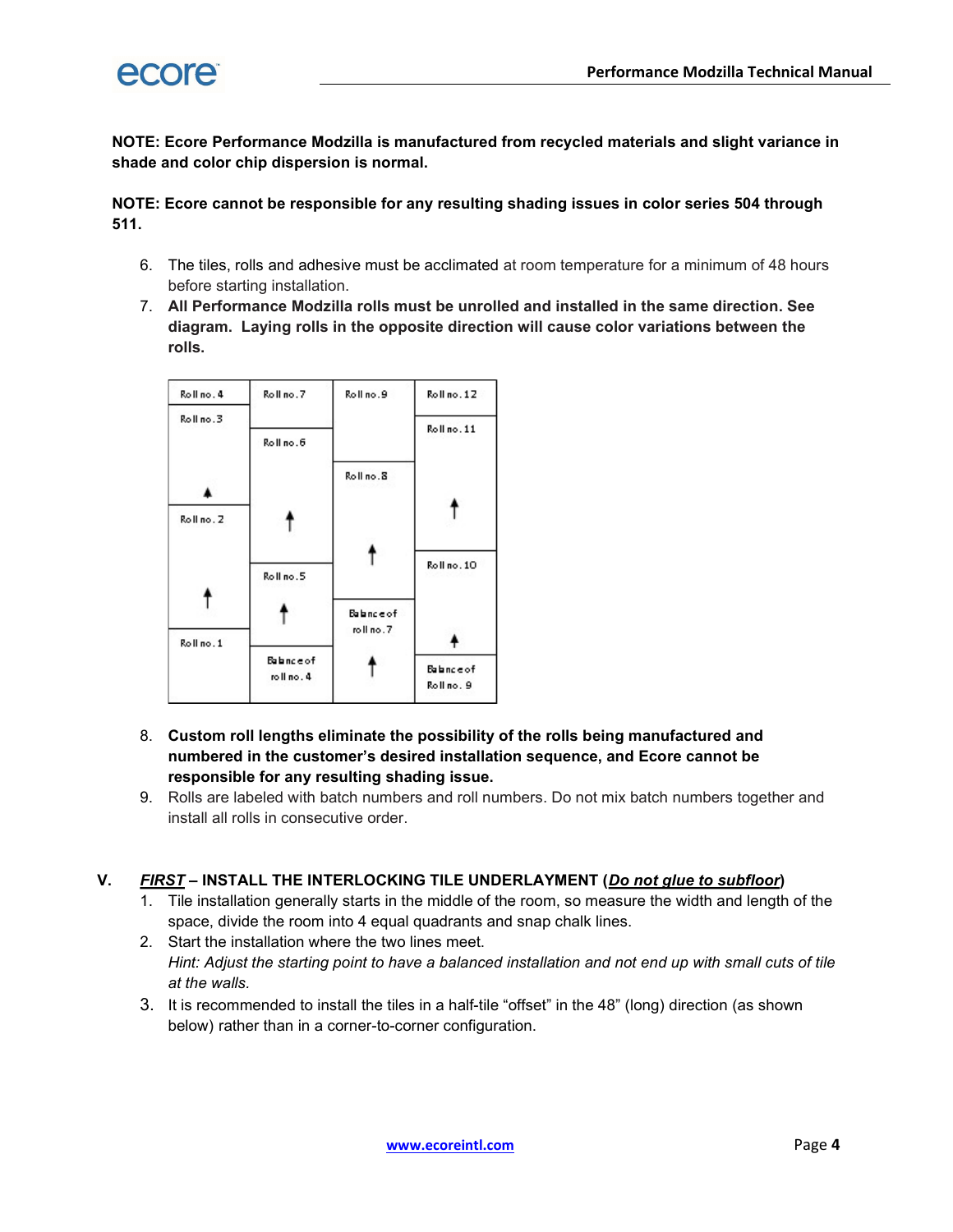

- 4. Place first tile with edges placed where chalk lines intersect.
- 5. If tiles have a curl, install tiles so the center of each tile is higher than its ends, like an upsidedown "U". The tiles will lay flat when the Beast rolls are installed on top of the tiles.
- 6. Use rubber mallet to interlock tiles. Do not glue tiles to subfloor
- 7. Continue installation and complete each quadrant. Trim perimeter as necessary, leaving a 1/4" gap at walls, columns, etc.

## VI. SECOND - LAY OUT THE BEAST ROLLS

- 1. Assume that the walls you are butting against are not straight or square. Using a chalk line, make a starting point on top of the interlocking tiles for an edge of the rolls to follow.
- 2. Remove the rolls from the shrink-wrap and unroll onto installed interlocking tiles in a way that will use your cuts efficiently. Cut all rolls at the required length, including 3 inches to run up the wall and 6 inches to overlap at head seams.
- 3. Allow the material to acclimate and relax for a minimum of 2 hours but preferably overnight.
- 4. Place the edge of the first roll along the chalk line.
- 5. If necessary, straight cut the seam edge of first piece. Align the first edge to the chalk line; it is very important that the seam is perfectly straight. If necessary, straight edge seam edge of second lineal drop if the first roll does not extend the length or width of the room. If end seams are necessary, they should be staggered on the floor and overlapped approximately 6".
- 6. Cut the Beast Performance rolls at a slight bevel so the bottom layer is slightly shorter than the top wear layer. If the bevel is cut in the wrong direction, seam gaps will be seen on the top of the finished surface.
- 7. Position the second row of the Beast rolls with no more than a 1/8˝ overlap over the first roll at the seam. After adhesive is applied to substrate, the material will be worked back to eliminate the overlap. This procedure will leave tight seams and eliminate any gaps.
- 8. **NOTE:** DO NOT over compress the seam. Over compressed seams will cause peaking and bond failure at seam edge.

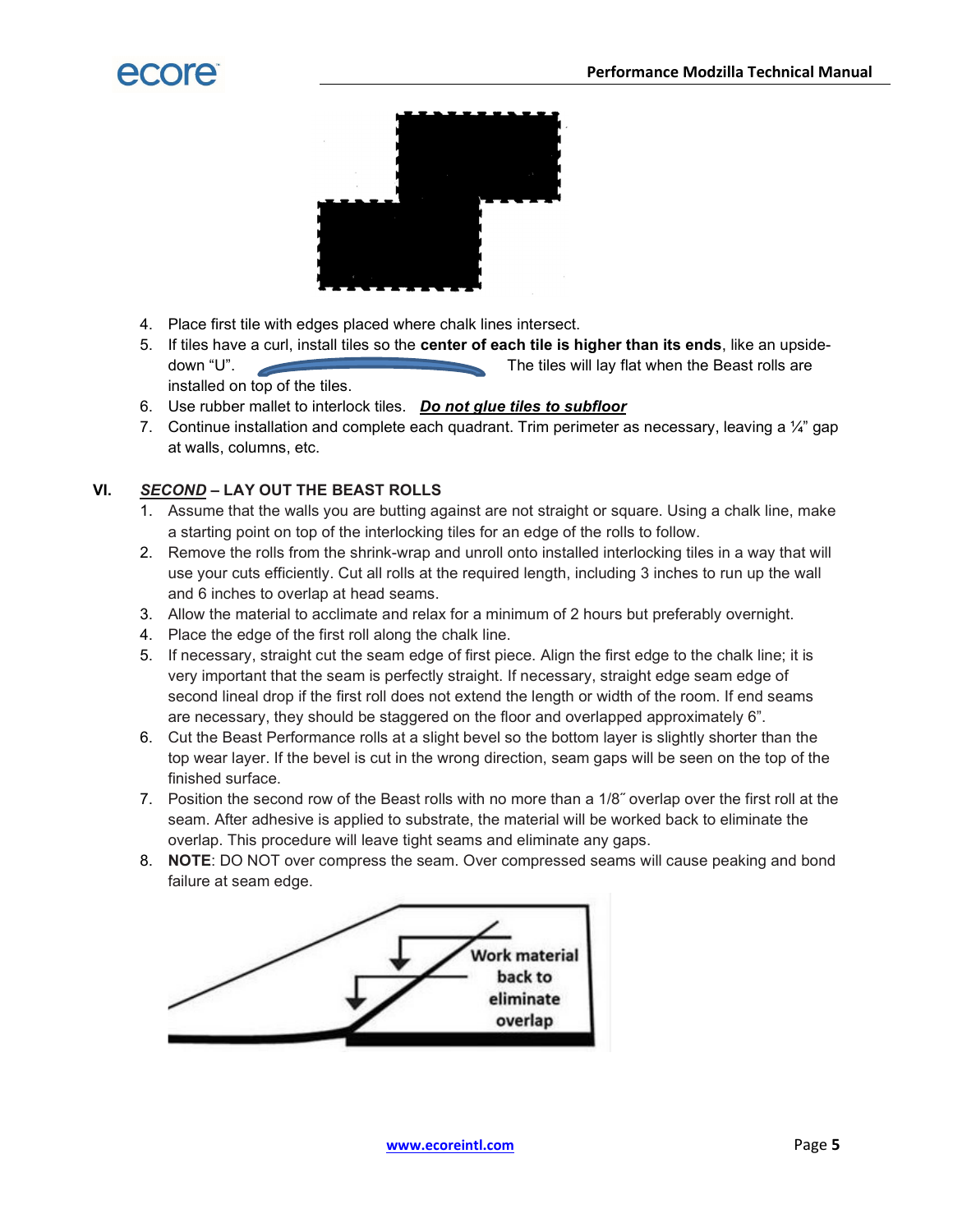

- 9. Caution: Custom roll lengths eliminate the possibility of the rolls being manufactured and numbered in the customer's desired installation sequence, and Ecore cannot be responsible for any resulting shading issue.
- 10. Repeat for each consecutive roll necessary to complete the area or those rolls that will be installed that day.

## VII. THIRD – ADHERING THE BEAST ROLLS

- 1. After performing the above procedures, begin the application of the adhesive. We recommend E-Grip III. DO NOT MIX the E-Grip III; use it right out of the pail.
- 2. Fold over the first drop along the wall (half the width of the roll).
- 3. Spread the adhesive using a 1/16˝ square- notched trowel. Approximate coverage over base layer is 70-75 square feet per gallon. Take care not to spread more E-Grip III than can be covered with flooring within 30 minutes. The open time of the adhesive is 30–40 minutes at 70°F and 50% relative humidity.
	- NOTE: Temperature and humidity affect the open time of the adhesive. Temperatures above 70°F and/or relative humidity above 50% will cause the adhesive to set up more quickly. Temperatures below 70°F and/or relative humidity below 50% will cause the adhesive to set up more slowly. The installer should monitor the on-site conditions and adjust the open time accordingly.
- 4. Lay the flooring into the wet adhesive. Do not allow the material to "flop" into place; this may cause air entrapment and bubbles beneath the flooring.
- 5. Immediately roll the floor with a 100 lb. three section flooring roller to ensure proper adhesive transfer. Overlap each pass of the roller by 50% of the previous pass to ensure the floor is properly rolled. Roll the width first and then the length. Roll a second time within 60 minutes.
- 6. Fold over the second half of the first roll and half of the second roll. Spread the adhesive and insure full adhesive coverage across the seam. Roll the flooring with a 100-lb. roller.
- 7. If one side of the seam is slightly higher than the other, use a small J-type hand roller on the high side to level out.
- 8. Continue the process for each consecutive drop. Work at a pace to always be folding material back into wet adhesive. Never leave adhesive ridges or puddles. They will telegraph through the material.
- 9. Do not allow E-Grip III to cure on your hands or the flooring. Cured adhesive is very difficult to remove. We strongly suggest wearing gloves while using E-Grip III.
- 10. Immediately wipe off excess adhesive with a rag slightly dampened with mineral spirits. Follow the mineral spirits with a rag dampened with water to remove the mineral spirits.

NOTE: Use mineral spirits sparingly. Saturating the rubber with mineral spirits may darken the flooring and cause the adhesive to be pushed too deeply into the pores of the rubber.

- 11. If some seams are gapping, it is possible to hold them together temporarily with blue painter's tape. Tape MUST be removed within 2-3 hours when adhesive has developed a firm set. Allowing tape to remain longer than 2-3 hours or using aggressive tapes may result in adhesive residue. Ecore will not be responsible for residue left behind from tape of any kind.
- 12. It may be necessary to weigh down the seam until the adhesive develops a firm set.
- 13. Keep traffic off the floor for a minimum of 24 hours. Floor should be free from rolling loads for a minimum of 72 hours. Foot traffic and rolling loads can cause permanent indentations or bond failure in the uncured adhesive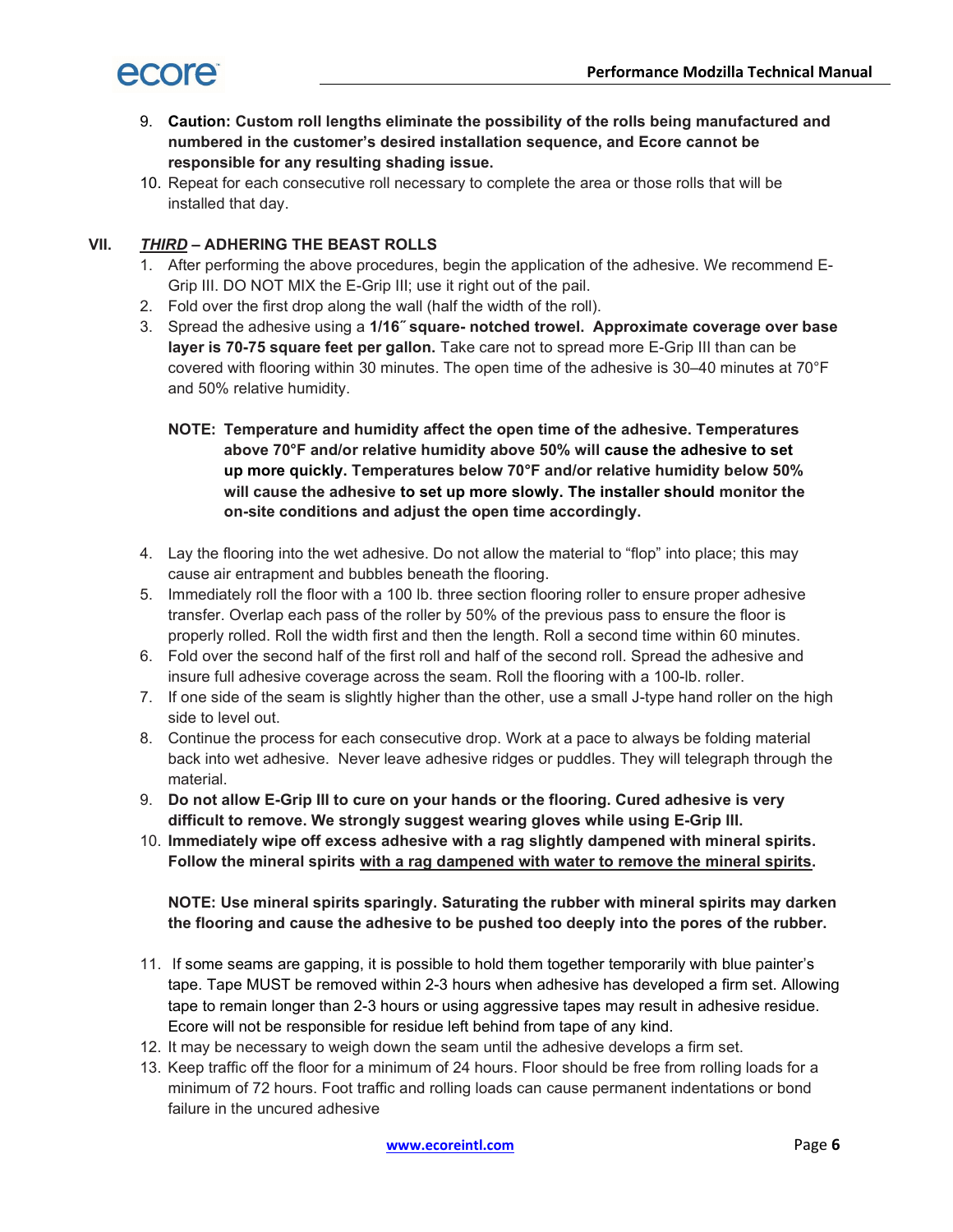

## **Maintenance**

It is the Specifier's responsibility to:

- Mandate covering and protection of floor from damage and construction debris until construction is complete.
- Assign to the appropriate party responsibility for the initial cleaning of floor following published procedures.

Ecore recommends our environmentally friendly line of maintenance products, including E-Cleaner.

## It is the General Contractor's responsibility to provide:

- A building or installation area that is fully enclosed from the elements, e.g., finished roof, windows, doors, etc.
- Temperature that is climate controlled with a minimum uniform temperature of 65° F for 48 hours prior to, during, and after the flooring installation, for acclimation of flooring materials.
- Protection for those areas of the flooring that are subject to direct sunlight through doors or windows by having the doors or windows covered for such time until the installation of the material is complete.
- Protection for flooring from damage and construction debris by using an appropriate floor covering until such time that the recommended initial cleaning may be performed.

| <b>Steps</b>                | <b>Cleaning Product</b> | <b>Mixture</b>     | <b>Equipment</b>                                                   |
|-----------------------------|-------------------------|--------------------|--------------------------------------------------------------------|
| Initial Cleaning            | E-Cleaner               | 10 oz./gal. water  | Microfiber mop, Soft<br>Nylon Brush or 3M 5100<br>Red Pad or equal |
| Daily Cleaning              | E-Cleaner               | 3 oz./gal. water   | Microfiber Mop, Soft<br>Nylon Brush or 3M 5100<br>Red Pad or equal |
| Heavy Soil &                | E-Cleaner               | 10 oz. / gal water | Brown 7100 or Black<br>7200 pad as req'd.                          |
| <b>Restorative Cleaning</b> | E-Strip                 | 16 oz./gal. water  | (Do not use High<br>Productivity Pad)                              |

## VIII. CLEANING PROCEDURES

## 1. Initial Cleaning

- a. Remove all surface soil and debris by sweeping, mopping or vacuuming.
- b. Scrub floor with E-Cleaner (10 oz./gal. of water), using buffer or auto scrubber with a soft nylon brush or red pad. Avoid flooding the floor.
- c. Pick up solution with a wet vacuum, rinse with clean water, and allow to thoroughly dry (6-8 hrs).

## 2. Daily/Regular Cleaning

- a. Remove all surface soil and debris by sweeping, mopping, or vacuuming
- b. Scrub with E-Cleaner & microfiber mop, buffer or auto scrubber using red pad or soft nylon brush.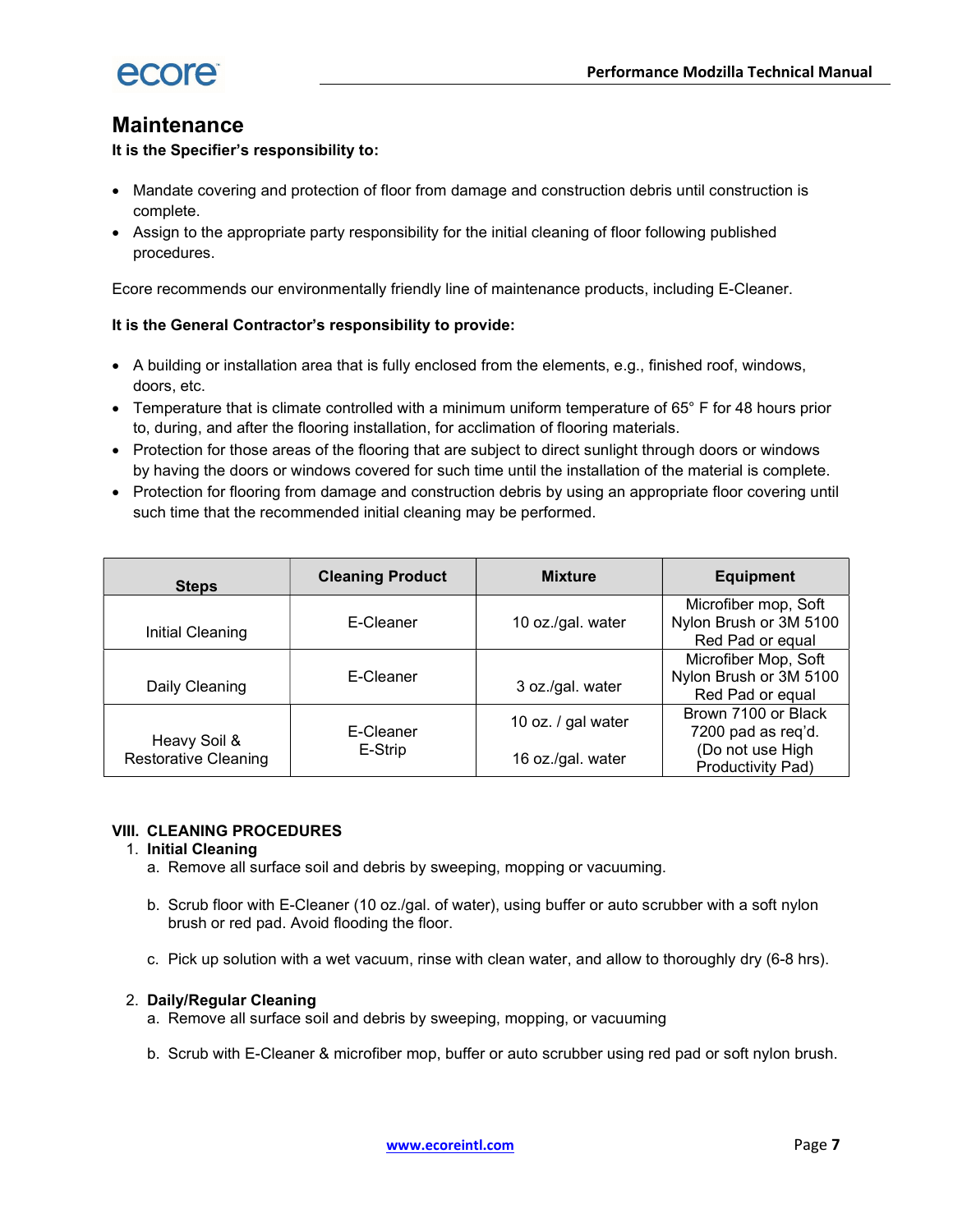

#### 3. Heavy Soil and Restorative Cleaning

a. Remove all surface soil and debris by sweeping, mopping or vacuuming.

b. Aggressively scrub the floor with cleaner or stripper and brown or black pad, auto scrubber or rotary scrubber.

c. Pick up solution with a wet vacuum, rinse with clean water, and allow to thoroughly dry (6-8 hours).

d. Repeat as required.

#### **Warranty**

All Ecore Performance Mozilla flooring is guaranteed by Ecore to be free from manufacturing defects on both material and workmanship. If such a defect is discovered, the customer must notify Ecore either through the contracting installer, distributor, or directly. If found to be defective within three years under normal non-abusive conditions, at the discretion of Ecore, the sole remedy against the seller will be to repair, to replace, or to issue a credit not exceeding the selling price of the defective goods.

This warranty shall not cover dissatisfaction due to improper installation, damage from improper maintenance or usage, or general misuse, including and without limitation: burns, cuts, tears, scratches, scuffs, damage from rolling loads, damage from cleaning products not recommended by Ecore, slight shade variations or shade variations due to exposure to direct sunlight, or differences in color between samples or photographs and actual flooring.

#### Excluded from Warranty

These warranties do not apply to the following:

- 1. The exact matching of shade, color, or mottling.
- 2. Any express or implied promise made by any salesperson or representative.
- 3. Tears, burns, cuts or damage due to improper installation, improper use or improper cleaning agents or maintenance methods.
- 4. Wear from chairs or other furniture without proper floor protectors will void the warranty. Care should be taken to protect the flooring from damage by using good quality protective feet for chairs, tables, and other furniture. Chair mats may be required under chairs with casters/wheels.
- 5. Labor costs for installation of original or replacement material.
- 6. Sale of "Remnants", "Seconds", "Off Goods" or other irregular (non-first quality) flooring materials. With respect to "Seconds", "Off Goods", or "Remnants" such are sold "as is," and Ecore makes no warranties whatsoever, express or implied with respect thereto, including warranties of merchantability or fitness for a particular purpose.
- 7. Problems caused by moisture, hydrostatic pressure, or alkali in the sub-floor.
- 8. Problems caused by uses, maintenance, and installation that are contrary to Ecore specifications, recommendations, or instructions.
- 9. Material installed with obvious defects.
- 10. Damage to flooring products from high heels or spike heels.
- 11. Damage to flooring products from rubber mats, rubber-backed mats or vehicle tires.
- 12. Installation with adhesives other than those recommended by Ecore.
- 13. Fading and/or discoloration resulting from heavy sunlight penetration and ultraviolet ray exposure from direct or glass-filtered sunlight.
- 14. Material that is not installed and maintained as recommended by Ecore.